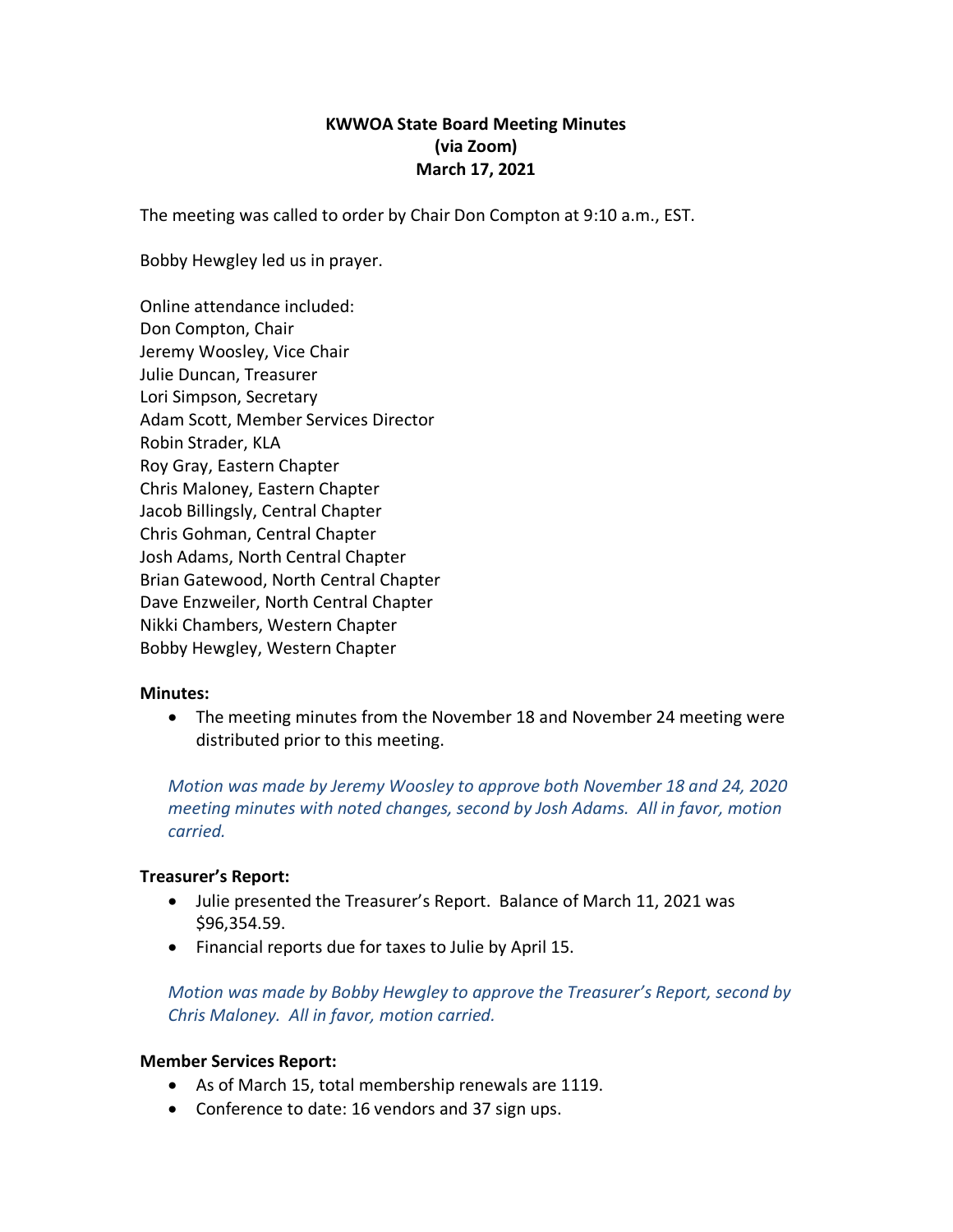- Adam will contact the Secretaries office for potential extension of WW renewal due date. Everyone is welcome to do the same.
- Please get articles for the July newsletter in early.
- Switched to Mail Chimp (\$30.00 per month) from Constant Contact (\$120 per month).

## **Old Business:**

## **Chapter Updates**

- New Eastern Chapter Secretary/Treasurer, Keith Bevins Prestonsburg.
- NC/E Fall Conference suggested splitting conference costs beginning this year for every year moving forward.

### **Dropbox – Gsuite Updates**

• Dropbox will be cancelled and will move to GSuite. Gmail email addresses will be created for each chapter and documents will be moved from Dropbox to GSuite.

### **New Business:**

### **2021 Conference moved to June 28 - 30**

- Discussed Exhibit Hall layout
- Bluegrass Museum for potential social event, will discuss numbers with Darran and Conference Committee

# **2021 Training Dates/Chapters**

- Online training available until May 20
- Central Chapter Trenching/Shoring May 20
- North Central Fish Fry May 26
- Eastern Chapter Training May 27 and 28
- Eastern Chapter Golf Scramble June 15, Training June 16
- Central Fall Conference September 20 and 21
- Western Chapter Conference moved to October 12 and 13

### **Committee Reports**

# **Awards Committee (Jeremy Woosley):**

o Virtual tour for 2021. Will complete sometime in April.

### **Vice Chair Election Updates:**

- o Bobby Hewgley, Katie Avera, and Alan Todd have been nominated.
- o Electronic Ballots out May 3 and due May 31. Will send automatic reminder.